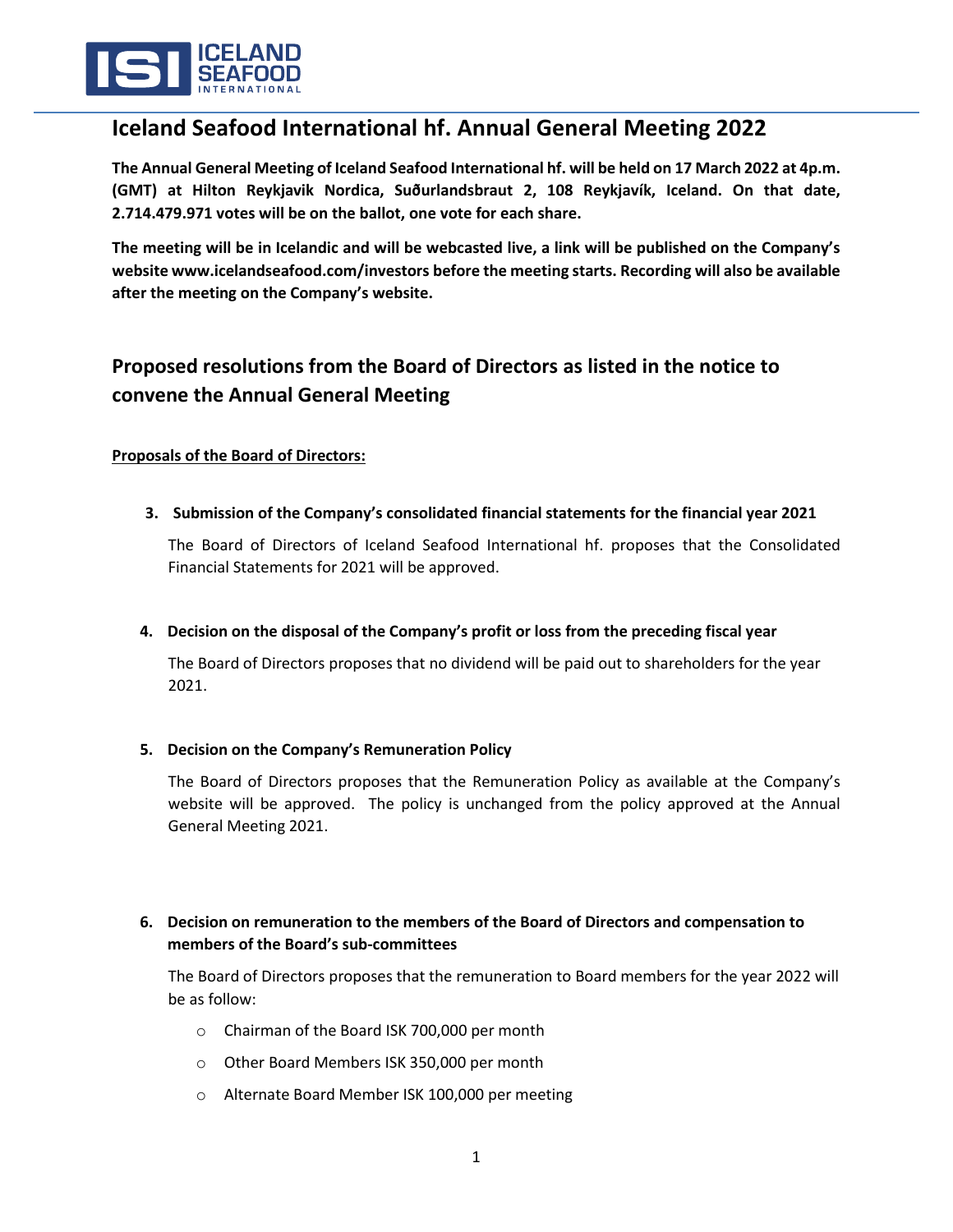

- o Chairman of Audit Committee ISK 100,000 per meeting
- o Other members of sub committees ISK 50,000 per meeting.

#### **7. Election of five board members and one alternate member**

Shareholders are advised that according to Article 63 a. of the Icelandic Public Limited Companies act No. 2/1995, written notices on candidature to the Board of Directors can be made until five days before the Annual General Meeting. Notice forms for candidacy will be available at the Company's website or can be sent via e-mail upon request through the address agm@icelandseafood.com. Notices on candidature shall be submitted in time to the address agm@icelandseafood.com. Information on the candidates to the Board of Directors will be made available to the shareholders no later than two days prior to the Annual General Meeting.

#### **8. Election of an auditing firm**

The Board of Directors proposes to the Annual General Meeting that Deloitte ehf, will be reelected as the Company's auditing firm for the year 2021.

#### **9. Amendments to the Company's Articles of Associations**

## **a. Renewal of the authorization to purchase own shares and a corresponding amendment to the annex to the Company's Articles of Association**

It is proposed that the authorization to the Board of Directors to acquire on behalf of the Company up to 10% own shares, will be renewed. This authorization is in accordance with Article 55 of the Act on Public Limited Companies No. 2/1995. Annex No.1 to the Company's Articles of Association will be amended accordingly. The current authorization is valid until November 18th 2022. It is proposed that it will be extended until the annual general meeting of the Company next year, to be March 31st 2023.

The proposal entails the following amendment to Annex No.1 to the Company's Articles of Association:

Aðalfundur félagsins, haldinn 17. mars 2022 samþykkir að veita stjórn þess heimild, á grundvelli og í samræmi við 55. gr. laga um hlutafélög nr. 2/1995 til þess að kaupa, í eitt skipti eða oftar, fyrir hönd félagsins allt að 10% af hlutafé þess. Heimild þessi skal nýtt í þeim tilgangi að setja upp formlega endurkaupaáætlun, gera hluthöfum almennt tilboð um kaup félagsins á eigin bréfum t.d. með útboðsfyrirkomulagi enda sé jafnræðis hluthafa gætt við boð um þátttöku í slíkum viðskiptum, eða til að gera upp kaupréttarsamninga við starfsmenn.

The Annual General Meeting of the Company, held on 17 March 2022 authorizes the Board of Directors, based on and in accordance with Article 55 of the Act No. 2/1995 on Public Limited Companies to acquire, in one transaction or more, on behalf of the Company up to 10% of its total issued share capital. This authorisation shall be applied to set up a formal buy-back programme, offer the shareholders to purchase its shares in the company, inter alia with offering placement provided there is no discrimination among shareholders as regards the invitation to participate in such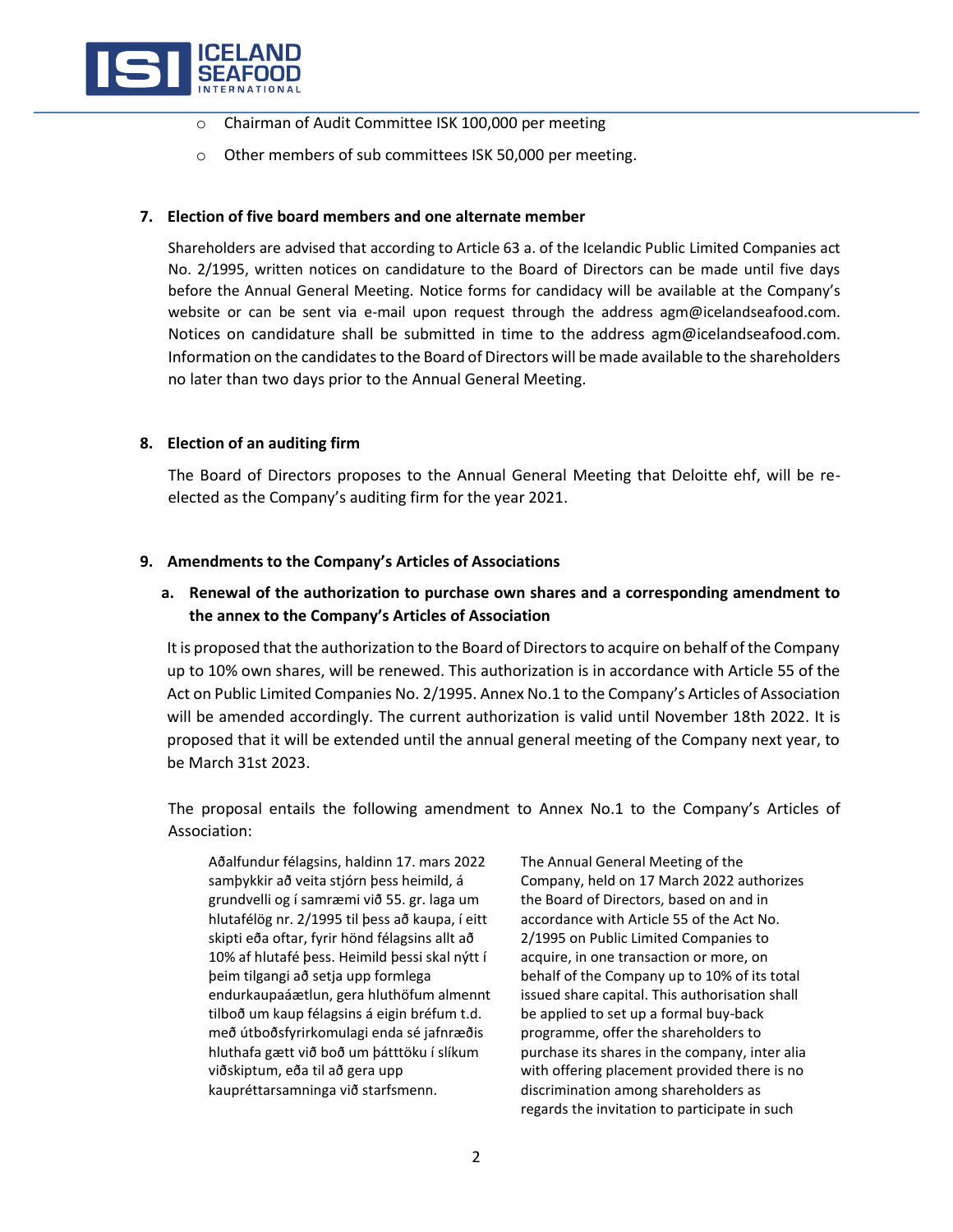

Við endurkaup skal hæsta leyfilega endurgjald fyrir hvern hlut ekki vera hærra en sem nemur verði síðustu óháðu viðskipta eða hæsta fyrirliggjandi óháða kauptilboði í þeim viðskiptakerfum þar sem viðskipti með hlutina fara fram, hvort sem er hærra. Viðskipti félagsins með eigin hluti skulu tilkynnt í samræmi við lög og reglugerðir. Heimild þessi gildir til 31. mars 2023 og falla aðrar eldri heimildir til kaupa á eigin hlutum úr gildi við samþykkt heimildar þessarar.

transaction or to settle call option agreement with employees.

Upon buy-back, the maximum allowable consideration for each share shall not be higher than the price of the last independent transaction or the highest available independent offer in the trading systems in which the shares are traded, whichever is higher. The company's trading in own shares shall be announced in accordance with laws and regulations. This authorization is valid until March 31, 2023, and older outstanding authorizations will be cancelled simultaneously with the approval of this authorization.

## **b. Extension of an authorization to the Board of Directors to increase the Company's share capital to be used as payment in relation to acquisition of new business and a corresponding amendment to Article 4(3) of the Company's Articles of Association**

Article 4(2) of the Company's Articles of Association contains an authorization to the Board of Directors to increase the Company's share capital to be used as payment in relation to acquisition of new business. An authorization of ISK 100,000,000 nominal value was adopted by the Company's Annual General Meeting in 2021, ISK 40.000.000 nominal value have been used from that time, so today's authorization is ISK 60,000,000 and is valid until 15 June 2022.

It is proposed that this authorization is renewed so that the Board of Directors will be authorized to increase the share capital by up to ISK 100,000,000 nominal value and the authorization will be valid until the annual general meeting of the Company next year, to be March 31st 2023. It is proposed that the shareholders of the Company waive their priority rights to the new shares, that the share increase may be executed in part or in whole by payment in kind and that the board of directors determines the offer price of the new shares and other terms in relation to the share increase.

It is proposed that the wording of Article 4(3) will read as follows:

Í tengslum við fyrirtækjakaup er stjórn félagsins heimilt að ákveða hækkun á hlutafé félagsins um allt að kr. 100.000.000 að nafnverði með útgáfu nýrra hluta í áföngum. Heimild stjórnar samkvæmt ákvæði þessu gildir til 31. mars 2023. Hluthafar félagsins skulu ekki njóta forgangs til áskriftar að hinum nýju hlutum sem gefnir eru út á grundvelli framangreindrar heimildar, samanber 3. mgr. 34. gr. laga um In connection with acquisitions, the Board of Directors is authorized to increase the share capital of the Company in stages by up to ISK 100,000,000 shares in nominal value by way of issuing new shares. This authorization of the board of directors shall be valid until 31<sup>st</sup> March 2023. The shareholders of the Company shall not have pre-emptive subscription rights to shares issued under this